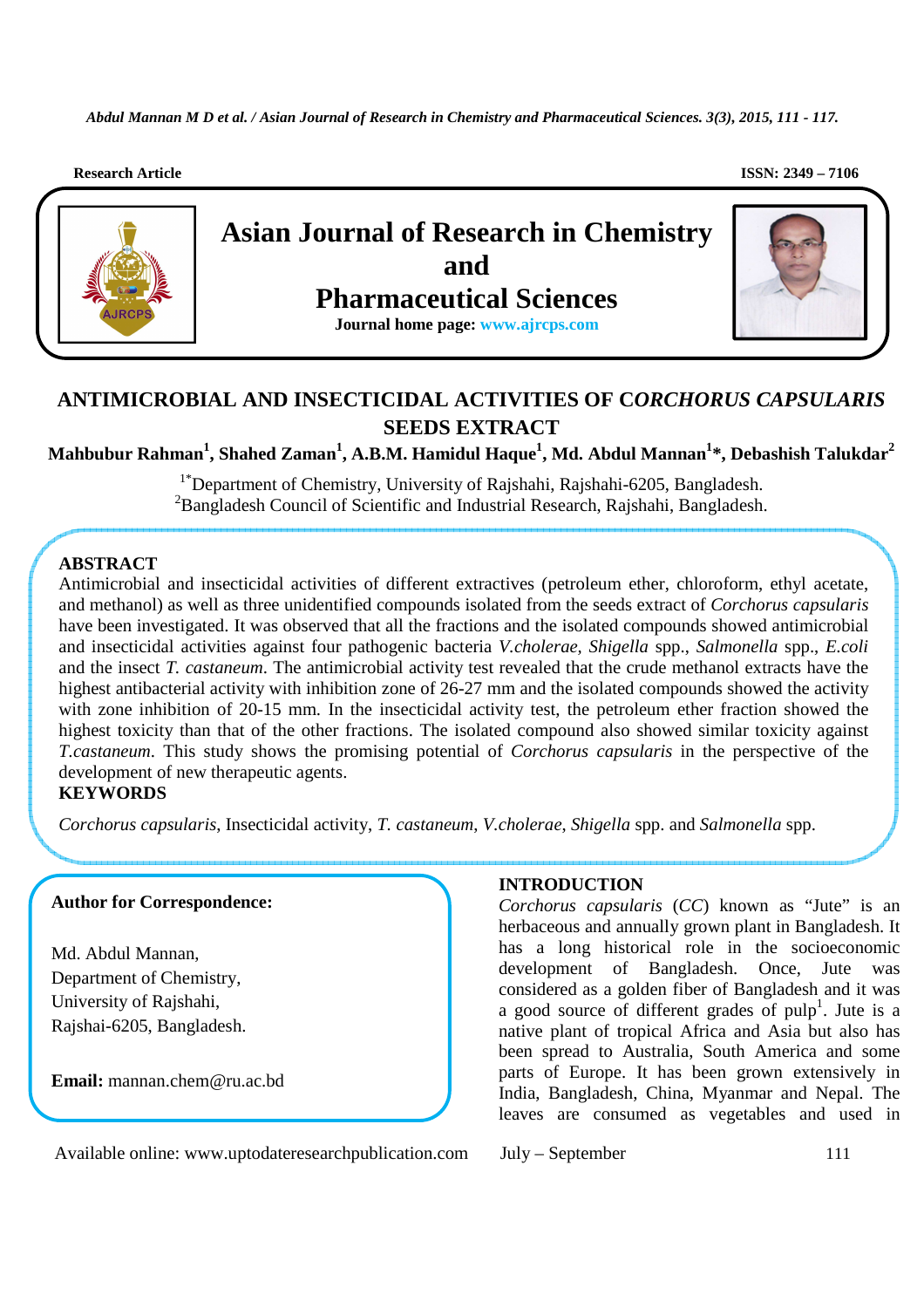preparing different types of delicacies in different parts of the world<sup>2</sup>. The plant has an antioxidant activity with a significant α-tocopherol equivalent vitamin E. The leaves of *CC* have been claimed to possess stimulant, demulcent, laxative, appetizer and stomachic effects. The infusion of the leaves is traditionally used to treat fever, constipation, dysentery, liver disorders and dyspepsia<sup>3</sup>. The chloroform extract of *CC* has been found to contain significant anti-nociceptive activity and an inflammatory type of pain response<sup>4</sup>. Anti-tumorbioactive components were isolated from the plant *CC*<sup>5</sup> . Cardiac glycosides, polysaccharides, watersoluble polysaccharides, tri-terpenes, phenolics and sterols have been reported from different parts of the plant6-9. Lipophilic extractive was isolated from *CC*  fiber that was used for the high-quality paper pulp manufacturing<sup>10</sup>. Dammarane tri-terpene, capsugenin, was isolated from the plant<sup>11</sup>. Full-length cDNA coated as CCOAOMT and cDNA as designated  $CcUGP$  gene has been isolated<sup>12, 13</sup>. From the point of economical and medicinal importance, it is essential to perform in detail phytochemical, antimicrobial and insecticidal investigations of the plant *CC*. Although, enormous researches have been done on the bark, leaves, and roots of these plants which contain a number of bioactive components, but detail phytochemical, antimicrobial and insecticidal investigations on the seeds of *CC* have not been done well enough. From the point of view of finding the presence of bioactive constituents in different seed extract of *CC*, a chemical investigation on antimicrobial and insecticidal activity has been performed in this study.

### **METHODS AND MATERIALS**

All chemicals used in this study were of analytical grade. Methanol, ethyl acetate, chloroform, petroleum ether were purchased from Merck Germany and Fluka. All the solvents were used further purification by distillation.

## **Seed collection and extraction process**

The seeds of *CC* were collected from the local market during the month of May-June. The collected seeds were washed with clean water manually to remove

Available online: www.uptodateresearchpublication.com July – September 112

extraneous materials and were dried in direct sunlight. The dried seeds were pulverized in an electric grinder and were stored in an airtight container. An airtight plastic container was used for the extraction process in which methanol was used as solvent. The mixture of *CC* seeds and methanol was kept for 24h and after then the resulting methanolic juice was decanted off from the container. The resulting juice was filtered through a Whatman filter paper and concentrated under reduced pressure at  $45^{\circ}$ C using the Buchi Rota-vapor (R-200). The crude extract was preserved in a refrigerator. The process was repeatedly done for another 10 times to increase the amount of crude extract to 791g. After completing the extraction process, methanol was removed by flowing air with constant stirring with a glass rod. This methanol free extract was then transferred in a 1 litre round bottom flask and was referred to as the mother liquor and was preserved in a refrigerator. Mother liquor was then triturated with petroleum ether, chloroform, ethyl acetate and methanol and all the triturates were subjected to the biological activity test. Compound-1, compound-2 and compound-3 were separated from the petroleum ether triturate using column chromatography with the solvent system ethyl acetate and petroleum ether in the ratio of 1:16, 1:8, and 1:4, respectively.

## **ANTIMICROBIAL ACTIVITY TEST**

Four pathogenic bacteria *(i) V.cholerae (ii) Shigella*  spp. *(iii) Salmonella* spp*. (iv) E.coli*. Were used in the antimicrobial activity test.

## **Sterilization**

Antimicrobial screening was carried out in a laminar air flow unit. Precautions were highly maintained in order to avoid all types of contamination during the test. Petri dishes and other glass wares were sterilized by autoclaving at a temperature of 121°C and a pressure of 15 lbs/sq inch for 20 min. Nutrient agar medium was used in the study. The constituents of nutrient agar was accurately weighed and dispersed in water. It was then placed in a water bath to dissolve the ingredients until a transparent solution was obtained.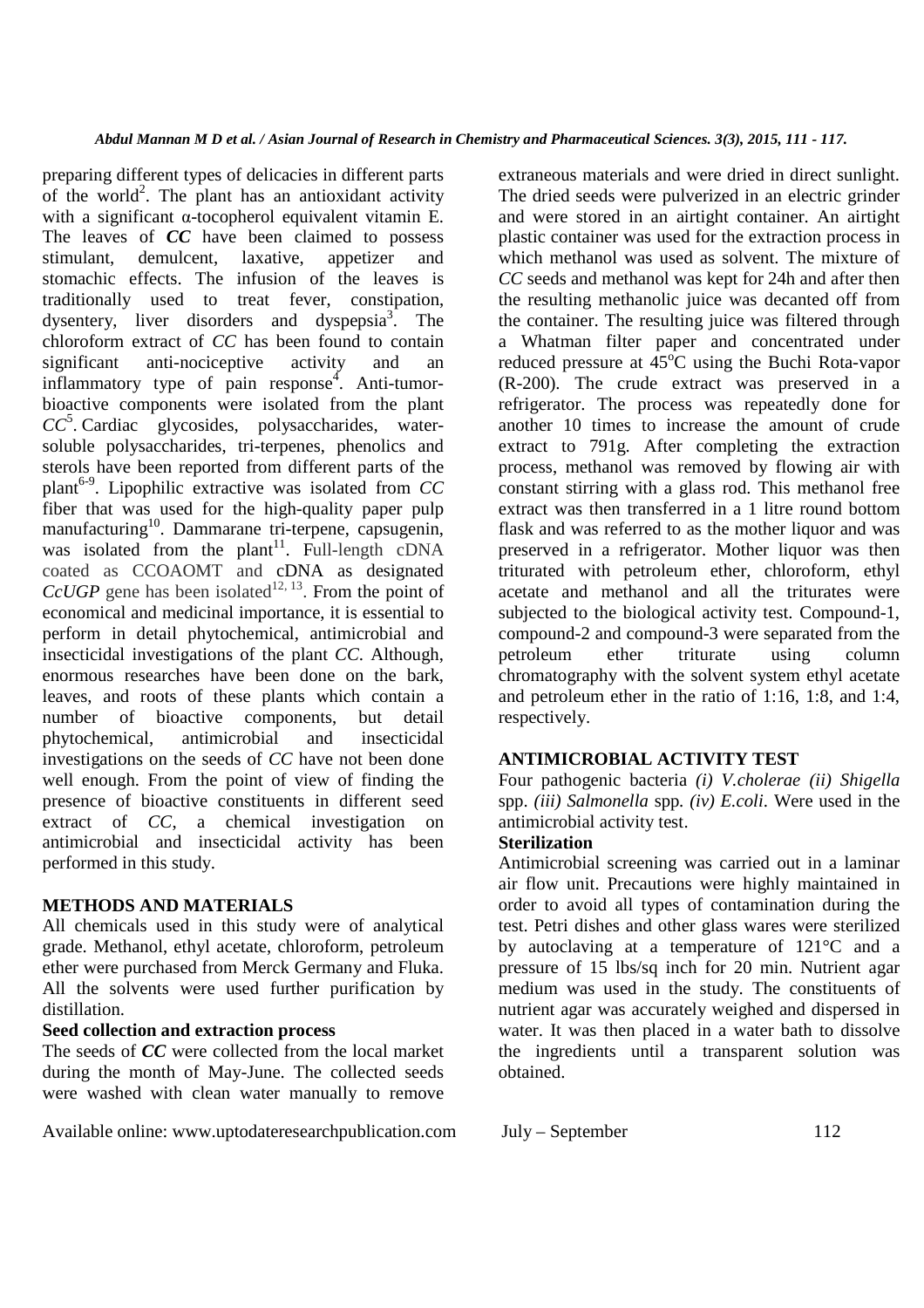#### **Preparation of fresh culture**

The nutrient agar media were dispensed to a number of clean test tubes, each containing 5 ml of the prepared slants. The test tubes were plugged with cotton and sterilized in an autoclave at 121°C and 15 lbs/sq-inch pressure for 15 min. After sterilization the test tubes were kept in an inclined position for solidification. These were then incubated at 37.5°C to ensure the sterilization. Finally the slants were streaked with pure culture of the test organisms in the laminar air flow and incubated at 37.5° C for 24hrs.

#### **Preparation of test plates**

The test plates were prepared according to the following procedure. Nutrient agar media was poured in 15.0 mL in clean test tubes and plugged with cotton. The test tubes were sterilized by autoclaving and allowed to cool at about 50°C. The media in the test tubes were incubated with fresh culture. Bacteria were agitated to ensure uniform dispersion of organisms into the media. Finally, the media were poured into sterile Petri dishes in aseptic condition. The petri dishes were rotated several times, first clockwise and then anticlockwise to assure homogeneous distribution of the test organisms. Thus the plates were ready for sensitivity test and stored it in a refrigerator at 4°C.

#### **Preparation of sample and standard discs**

The sample **s**olution was prepared in methanol in such a manner that 10 µl contained 200 µg of the antibiotic. Filter paper discs were taken in a petri dish and sterilized by autoclaving. 20 µl of the test solution was applied on a disc and thus the disc containing 400 µg of the antibiotic prepared. These discs were left for few min in aseptic condition for complete removal of the solvent. The standard discs were used as positive control to ensure the activity of the standard antibiotic against the test organisms as well as for comparison of the response produced by the known antibacterial agent. In this study, Kanamycin (K-30) containing 30 µg/disc of antibiotic was used as standard disc for comparison. The sample impregnated discs and standard antibiotic discs were placed gently on solidified agar plates seeded with the organisms to ensure contact with the media. The plates were kept in a refrigerator 4°C for 24hrs and then incubated at 37.5°C for 24hrs. The antibacterial activity was

Available online: www.uptodateresearchpublication.com July – September 113

determined by standard disc diffusion method by measuring the zone of inhibition and was compared to that of the standard disc<sup>14</sup>.

#### **INSECTICIDAL ACTIVITY TEST**

#### **Culture of red flour beetles (***Tribolium castaneum***)**

Red flour beetles were sorted out to start a fresh culture. Mass cultures were maintained in earthen pot and subcultures in beakers with food medium. The beakers were kept in an incubator at 30°±0.5°C. Each earthen pot and beaker contained 500g and 250g of food respectively. A crumpled filter paper was placed inside each earthen pot and beaker for easy movement of the beetles. The earthen pots and beakers were covered with a pieces of cotton cloth tightly fixed to avoid possible escape of the beetles.

#### **Preparation and application of doses**

The residual film method has been used for the application of doses in which the adult red flour beetles were used. Ten beetles were used in each replication. The extractives/compounds was weighed and diluted in methanol and pilot experiments was carried out to obtain doses in which mortality rates was in between 10 to 90% for the 6 to 10 days old beetles. The actual doses were calculated from the amount of insecticide present in 1.0 ml of solution. The calculated amount of the insecticide was expressed in  $\mu$ g/cm<sup>2</sup>. Different extracts of *CC* (80.0 mg, 40.0 mg, 20.0 mg, and 10.0 mg) were dissolved in 4mL methanol, respectively. Each fraction was applied to petri dishes (9.2cm diameter). Calculated doses were  $1.20$ mg/cm<sup>2</sup>=1200µg/cm<sup>2</sup>, 0.60mg/cm<sup>2</sup>=600µg/cm<sup>2</sup>, 0.30 mg/cm<sup>2</sup>=300  $\mu$ g/cm<sup>2</sup> and 0.15 mg/cm<sup>2</sup>=150 µg/cm<sup>2</sup> . After evaporation and drying of solvent, the dishes were kept at room temperature. 20 adult beetles were transferred to each dish and left for 24, 48 and 72h. Control dishes were treated with solvent only. Those insects that did not move when prodded gently with a brush were considered to be dead. The mortality of adult beetles was recorded after 24, 48 and 72h treatment. The mortality percentage was corrected by using the Abbott's formula<sup>15</sup>.

 ……………………………. (1) (Pο−P<sup>c</sup> ) <sup>P</sup>t= (100–P<sup>c</sup> ) ×<sup>100</sup>

$$
July-September \t\t 113
$$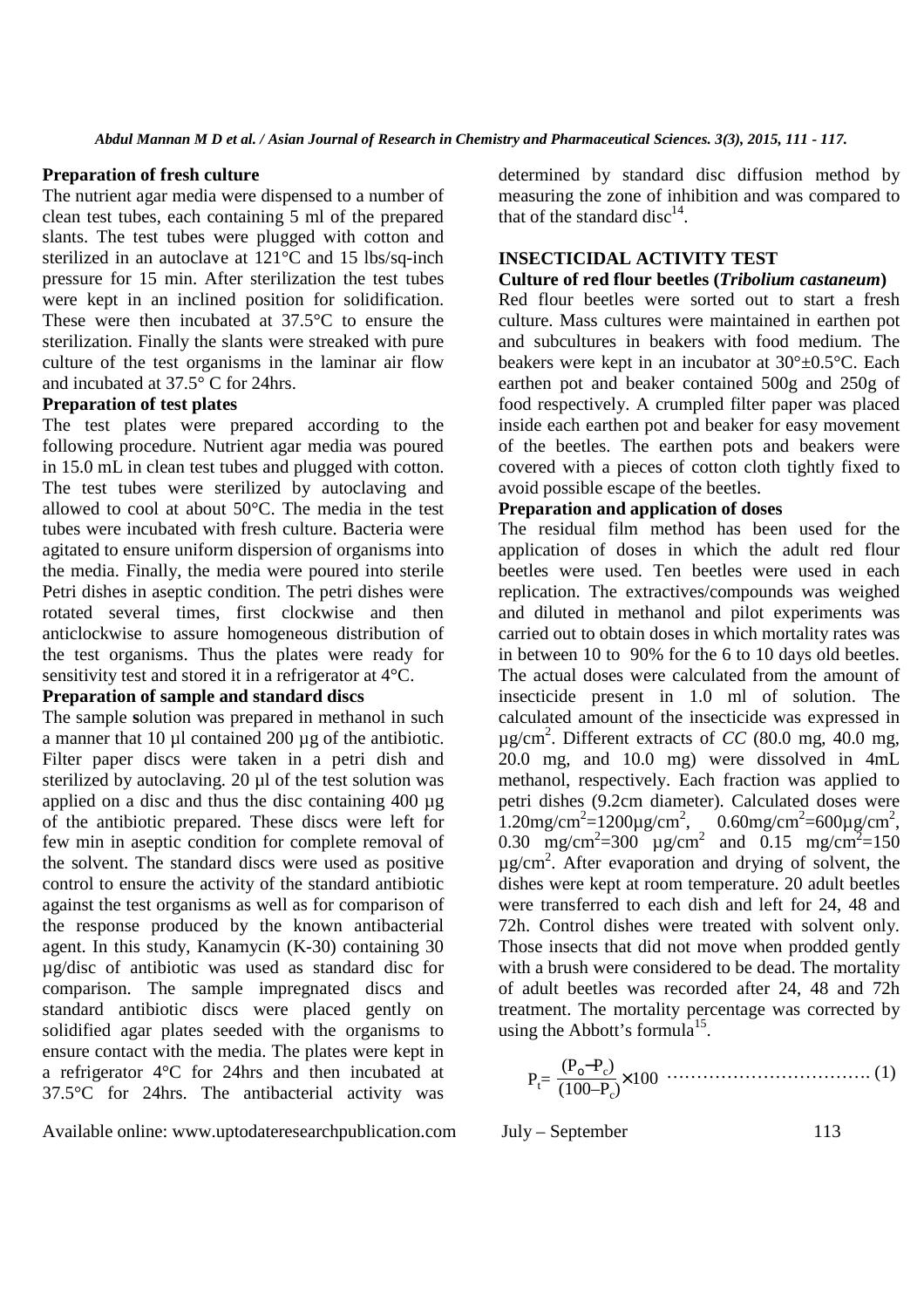Where,  $P_t$  = corrected mortality %,  $P_0$  = observed mortality %, and  $P_c$  = control mortality %.

The observed data were subjected for prohibit analysis according to Busvine<sup>16</sup>. Heterogeneity is tested by a chi squared test. If the probability is greater than 5% an automatic correction of heterogeneity is introduced.

#### **RESULTS AND DISCUSSION Antimicrobial property**

The antimicrobial activities of the different fractions and that of the pure unidentified compounds isolated from the seed extract of *CC* were examined. The results are tabulated in the Table No.1. From the quantitative estimation of zone inhibitions of the crude extract and the different fractions as well as the compounds showed various range of antibacterial activity against the four different bacteria. In the antimicrobial studies, the petroleum ether fraction showed maximum inhibition against *V.cholerae*, *Shigella* spp, *Salmonella* spp., *E.coli*. with diameter of 26-27mm. This may be due to the presence of more amounts of antimicrobial compounds (phytochemicals) in the petroleum ether fraction. The methanolic crude extract and all the three isolated compounds also showed similar inhibition against all the pathogens with diameter of 20-15mm and hence the highest biological active towards the microorganism. The chloroform, ethyl acetate and methanol fraction showed moderate activity against the all test organisms with diameter of 9-6mm. This shows that the petroleum ether is one of the best solvents for extraction of phytochemicals of seed extract of *CC*. The increase in the diameter of the zone was due to the higher concentration of the fraction (400 µg/disc) used in this study. This reveals that as the concentration of the fraction increases, its antimicrobial activity also increases. However, further research such as detail phytochemical screening is necessary to establish the pharmacological properties of the extractives.

#### **Insecticidal property**

The mortality percentage of *T. castaneum* due to the effect of different fractions and three unidentified pure compounds of the seed extract of *CC* are shown in Table No.2. In the test samples, 80µg, 40µg, 20µg, and

10 µg were dissolved separately in 4.0 mL of methanol. Each fraction was applied to Petri dishes (9.2cm, diameter). The calculated doses were A=1200 $\mu$ g/cm<sup>2</sup>, B=600 $\mu$ g/cm<sup>2</sup>, C=300 $\mu$ g/cm<sup>2</sup>, and  $D=150\mu g/cm^2$ . After evaporation and drying, the dishes were left at room temperature. After then 20 adult beetles were transferred to each of the dishes and left it for 24, 48 and 72h. Control dishes were treated with solvent only. Those insects that did not move when prodded gently with a brush were considered as dead. The highest mortality was recorded in the petroleum ether fraction in which all most all the beetles (19∼16 out of 20) were died after 72h treatment. Therefore, the petroleum ether fraction was found to be the most toxic extractive to the beetle of *T. castaneum* than that of the other three fractions with 72h treatment. On the other hand, all the three isolated compounds were also found to have toxic effect against the *T. castaneum* in which the mortality was recorded as 17-8 at 72h treatment. The methanol fraction was mild and the chloroform and ethyl acetate fractions were less toxic. The respective  $LD_{50}$  value, 95% confidence limit,  $\chi^2$  values and regression equations for the different fractions and the pure compounds are shown in the Table No.3. The calculated  $LD_{50}$  values of the petroleum ether, chloroform, ethyl acetate and methanol fractions were  $(259.54, 179.49, 157.70 \mu g/cm<sup>2</sup>)$ ;  $(2945.20, 700.81,$ 454.75  $\mu$ g/cm<sup>2</sup>); (1994.15, 576.72, 401.59  $\mu$ g/cm<sup>2</sup>) and  $(568.22, 325.05 \text{ and } 208.90 \mu\text{g/cm}^2)$  at 24, 48 and 72h, respectively.

The petroleum ether fraction was the most effective toxicant and their efficiency followed the order. Petroleum ether>methanol>ethyl acetate>chloroform fraction. For pure compounds on the other hand the compound-1 was the most toxicant having the  $LD_{50}$ values  $362.64\mu\text{g/cm}^2$ ,  $317.71 \mu$ g/cm<sup>2</sup> and  $243.74 \mu$ g/cm<sup>2</sup> at 24, 48 and 72h interval, respectively. The calculated  $LD_{50}$  values for compound-2 and compound-3 were found to be (1031.67, 499.47 and  $250.84\mu\text{g/cm}^2$ ) ) and (889.47, 767.94 and 297.96 $\mu$ g/cm<sup>2</sup>) at 24, 48 and 72h interval, respectively.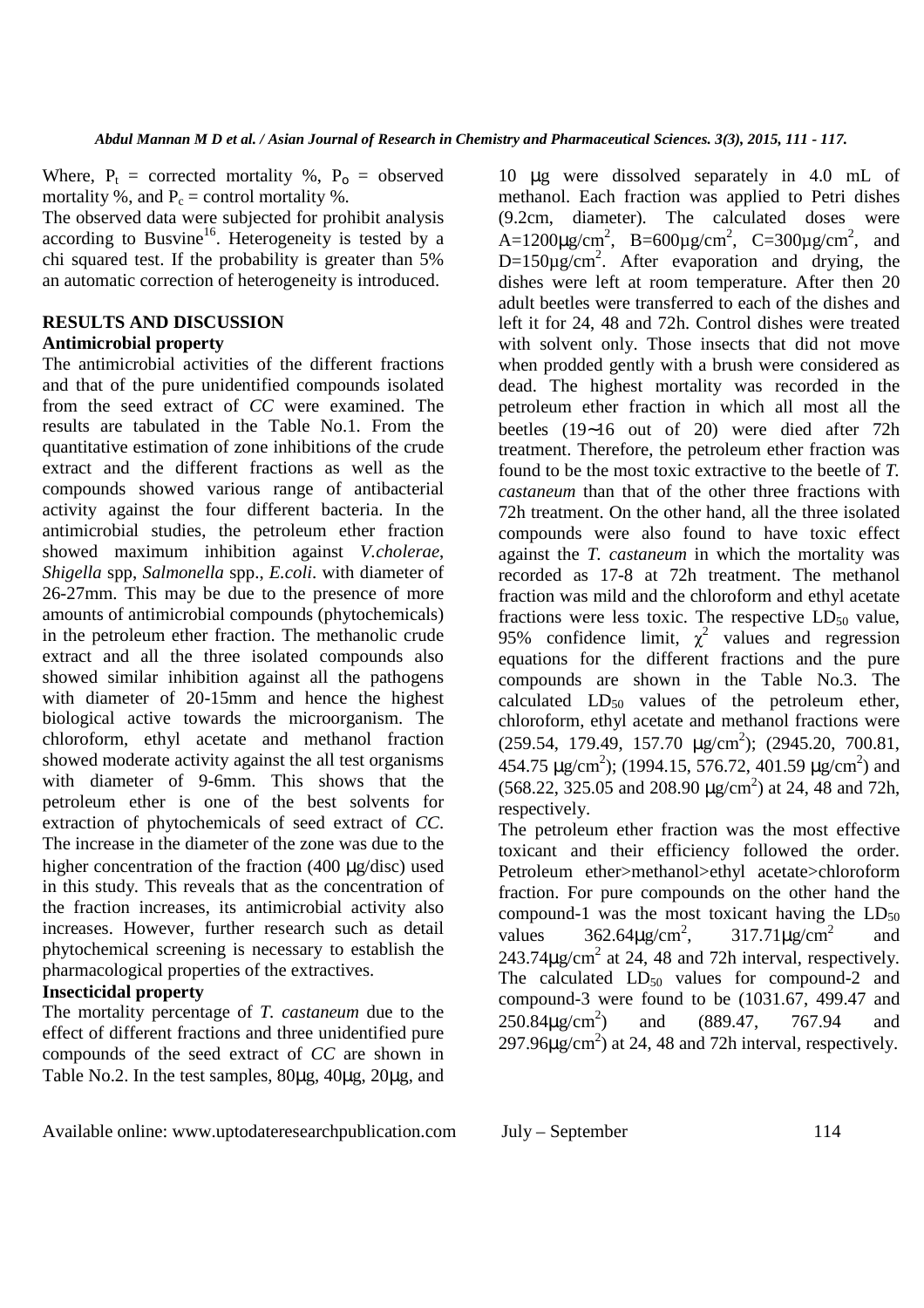| Corcitorus cupsuturis |                      |                               |                      |               |                 |          |  |
|-----------------------|----------------------|-------------------------------|----------------------|---------------|-----------------|----------|--|
| S.No                  | Extract/<br>Compound | <b>Dose</b><br>$(\mu$ g/disc) | Inhibition zone (mm) |               |                 |          |  |
|                       |                      |                               | V. cholerae          | Shigella spp. | Salmonella spp. | E. coli. |  |
|                       | Methanolic crude     | 400                           | 20                   | 19            | 18              | 19       |  |
| $\overline{2}$        | Petroleum ether      | 400                           | 27                   | 25            | 25              | 26       |  |
| 3                     | Chloroform           | 400                           | 7                    | 8             | 8               |          |  |
| $\overline{4}$        | Ethyl acetate        | 400                           | 6                    | 7             |                 | 6        |  |
| 5                     | Methanol             | 400                           | 9                    | 8             | 8               | 8        |  |
| 6                     | Compound-1           | 400                           | 24                   | 23            | 20              | 22       |  |
| $\tau$                | Compound-2           | 400                           | 20                   | 18            | 18              | 19       |  |
| 8                     | Compound-3           | 400                           | 16                   | 15            | 16              | 16       |  |
| 9                     | Kanamycin (K3)       | 400                           | 23                   | 21            | 22              | 22       |  |

**Table No.1: Antimicrobial activities of different fractions and that of pure compounds isolated from**  *Corchorus capsularis*

## **Table No.2: Insecticidal activities of different fractions and pure compounds against**

| S.No           | <b>Fractions/</b><br>Compound | <b>Treatment</b> | Number of insect killed out of 20 |                          |                |                  |                  |
|----------------|-------------------------------|------------------|-----------------------------------|--------------------------|----------------|------------------|------------------|
|                |                               | (h)              | Dose-A                            | Dose-B                   | Dose-C         | Dose-D           | <b>Control</b>   |
| $\mathbf{1}$   | Petroleum ether               | 24               | 16                                | 14                       | 12             | 9                | $\Omega$         |
|                |                               | 48               | 18                                | 16                       | 15             | 13               | $\boldsymbol{0}$ |
|                |                               | 72               | 19                                | 18                       | 17             | 16               | $\boldsymbol{0}$ |
| $\overline{2}$ | Chloroform                    | 24               | 3                                 | $\mathbf{1}$             | $\mathbf{1}$   | $\boldsymbol{0}$ | $\boldsymbol{0}$ |
|                |                               | 48               | 4                                 | $\overline{2}$           | $\overline{2}$ | $\mathbf{1}$     | $\boldsymbol{0}$ |
|                |                               | 72               | 6                                 | $\overline{\mathcal{L}}$ | 3              |                  | $\boldsymbol{0}$ |
| 3              | Ethyl acetate                 | 24               | 5                                 | 3                        | $\mathbf{1}$   | $\boldsymbol{0}$ | $\boldsymbol{0}$ |
|                |                               | 48               | 7                                 | $\overline{\mathcal{L}}$ | 3              | $\overline{0}$   | $\boldsymbol{0}$ |
|                |                               | 72               | 8                                 | 6                        | $\overline{4}$ | $\boldsymbol{0}$ | $\boldsymbol{0}$ |
| $\overline{4}$ | Methanol                      | 24               | 9                                 | 5                        | $\overline{2}$ | $\mathbf 1$      | $\boldsymbol{0}$ |
|                |                               | 48               | 10                                | 8                        | 6              | 3                | $\boldsymbol{0}$ |
|                |                               | 72               | 16                                | 9                        | 8              | 4                | $\boldsymbol{0}$ |
| 5              | Compound-1                    | 24               | 13                                | 11                       | 8              | 6                | $\boldsymbol{0}$ |
|                |                               | 48               | 16                                | 13                       | 11             | 9                | $\boldsymbol{0}$ |
|                |                               | 72               | 17                                | 16                       | 14             | 13               | $\boldsymbol{0}$ |
| 6              | Compound-2                    | 24               | 12                                | 10                       | 7              | 5                | $\boldsymbol{0}$ |
|                |                               | 48               | 15                                | 13                       | 10             | 7                | $\boldsymbol{0}$ |
|                |                               | 72               | 16                                | 14                       | 13             | 10               | $\boldsymbol{0}$ |
| 7              | Compound-3                    | 24               | 8                                 | $\overline{7}$           | 6              | $\overline{2}$   | $\mathbf{0}$     |
|                |                               | 48               | 11                                | 12                       | 8              | 5                | $\boldsymbol{0}$ |
|                |                               | 72               | 16                                | 14                       | 12             | 8                | $\overline{0}$   |

*T. castaneum* **of the seeds extract of** *Corchorus capsularis*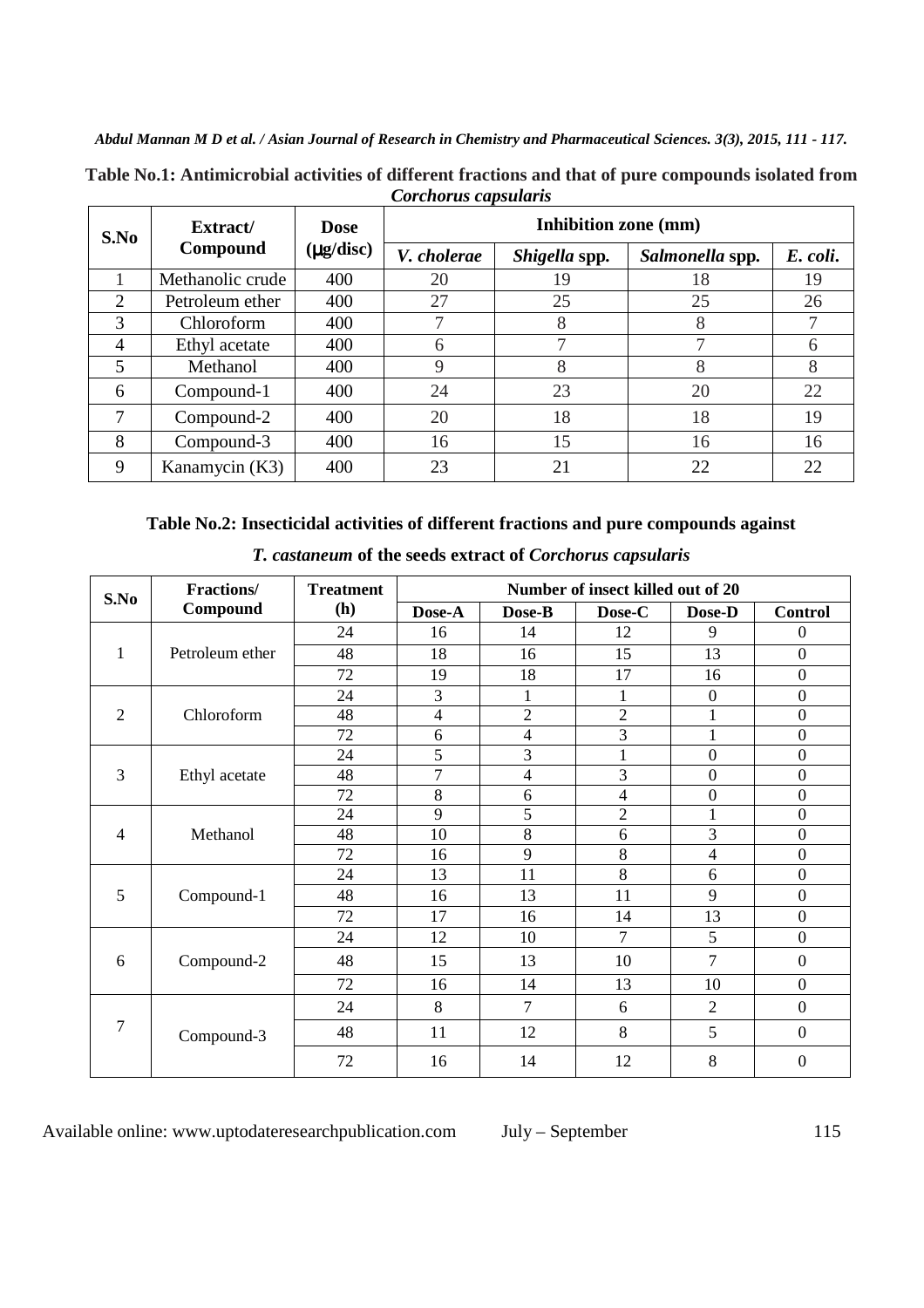| Compounds of Corenoras capsalaris against F. castaneum aquit after 24, 40 and 72n of treatment |                                      |                  |                                                             |                      |           |                      |          |  |  |
|------------------------------------------------------------------------------------------------|--------------------------------------|------------------|-------------------------------------------------------------|----------------------|-----------|----------------------|----------|--|--|
| S.No                                                                                           | <b>Extracts/</b><br><b>Compounds</b> | <b>Treatment</b> | $\chi^2$ for<br><b>Regression equation</b><br>heterogeneity |                      | $LD_{50}$ | 95% confidence limit |          |  |  |
|                                                                                                |                                      | (h)              |                                                             | $(\mu g/cm^{-2})$    | Lower     | <b>Upper</b>         |          |  |  |
| 1                                                                                              | Petroleum<br>ether                   | 24               | 8.53                                                        | $Y = -4.15 + 3.79$ X | 259.54    | 226.54               | 296.78   |  |  |
|                                                                                                |                                      | 48               | 6.66                                                        | $Y = -3.22 + 3.64$ X | 179.49    | 164.64               | 195.68   |  |  |
|                                                                                                |                                      | 72               | 6.27                                                        | $Y = -2.26 + 3.30 X$ | 157.70    | 143.08               | 173.81   |  |  |
| $\overline{2}$                                                                                 | Chloroform                           | 24               | 1.81                                                        | $Y = 0.68 + 1.22 X$  | 2945.20   | 1171.83              | 74422.44 |  |  |
|                                                                                                |                                      | 48               | 4.89                                                        | $Y = -1.52 + 2.99$ X | 700.81    | 580.72               | 845.73   |  |  |
|                                                                                                |                                      | 72               | 1.93                                                        | $Y = 0.22 + 1.91$ X  | 454.75    | 454.55               | 643.32   |  |  |
| 3                                                                                              | Ethyl<br>acetate                     | 24               | 4.02                                                        | $Y = 0.12 + 1.48$ X  | 1994.15   | 1056.66              | 3673.40  |  |  |
|                                                                                                |                                      | 48               | 1.49                                                        | $Y = -1.65 + 2.41 X$ | 576.77    | 497.50               | 668.08   |  |  |
|                                                                                                |                                      | 72               | 5.83                                                        | $Y = -2.16 + 2.75$ X | 401.59    | 362.91               | 444.38   |  |  |
| $\overline{4}$                                                                                 | Methanol                             | 24               | 6.69                                                        | $Y = -1.58 + 2.37$ X | 592.19    | 568.22               | 690.05   |  |  |
|                                                                                                |                                      | 48               | 4.80                                                        | $Y = -2.16 + 2.99$ X | 356.08    | 325.05               | 390.08   |  |  |
|                                                                                                |                                      | 72               | 1.20                                                        | $Y = -2.68 + 3.26$ X | 228.49    | 208.90               | 249.84   |  |  |
| 5                                                                                              | Compound-1                           | 24               | 17.14                                                       | $Y = 0.41 + 2.11 X$  | 362.64    | 269.86               | 487.33   |  |  |
|                                                                                                |                                      | 48               | 8.14                                                        | $Y = 0.24 + 1.96 X$  | 317.71    | 255.76               | 394.68   |  |  |
|                                                                                                |                                      | 72               | 10.32                                                       | $Y = 0.58 + 1.85 X$  | 243.74    | 198.57               | 313.39   |  |  |
| 6                                                                                              | Compound-2                           | 24               | 0.874                                                       | $Y = 2.19 + 0.93 X$  | 1031.67   | 597.46               | 1781.44  |  |  |
|                                                                                                |                                      | 48               | 15.09                                                       | $Y = 1.77 + 1.20 X$  | 499.47    | 280.13               | 890.54   |  |  |
|                                                                                                |                                      | 72               | 5.63                                                        | $Y = 0.347 + 1.94X$  | 250.84    | 220.67               | 285.12   |  |  |
| $\overline{7}$                                                                                 | Compound-3                           | 24               | 3.76                                                        | $Y = -1.43 + 2.18 X$ | 889.47    | 686.67               | 1152.17  |  |  |
|                                                                                                |                                      | 48               | 3.48                                                        | $Y = -0.01 + 1.73 X$ | 767.94    | 594.10               | 992.65   |  |  |
|                                                                                                |                                      | 72               | 3.35                                                        | $Y = -4.15 + 3.79 X$ | 297.96    | 226.97               | 296.78   |  |  |

**Table No.3:** χ**<sup>2</sup> values, regression equation, LD50 and 95% confident limits of different fractions and pure compounds of** *Corchorus capsularis* **against** *T. castaneum* **adult after 24, 48 and 72h of treatment**

## **CONCLUSION**

The present study was carried out to explore antimicrobial and insecticidal potential of petroleum ether, chloroform, ethyl acetate, methanol extract, and pure compound isolated from *CC* seed. Maximum antimicrobial and insecticidal activities were observed for petroleum ether fraction and compound-1, which might be correlated to its leading phenolic and flavonoid contents as compared to its other counterparts. Significant difference in antimicrobial and insecticidal activities was noted in all of the investigated fractions and that of the isolated three compounds. On the basis of our pharmacological findings (antimicrobial and insecticidal) of petroleum ether fraction, it was selected to assess cytotoxic activity. Further research is under progress to elucidate the structure of the bioactive constituents isolated from petroleum extractive of the seed extract of *CC* to locate potential pharmacological agents.

Available online: www.uptodateresearchpublication.com July – September 116

## **ACKNOWLEDGMENT**

The authors are thankful to the Chairman of the Department of Pharmacy, University of Rajshahi, Bangladesh and BCSIR, Rajshahi, Bangladesh, for providing the laboratory assistance to measure the antimicrobial and insecticidal activity test.

## **CONFLICT OF INTEREST**

All contributing authors declare no conflicts of interest.

## **BIBLIOGRAPHY**

- 1. Jahan M S, Nasima Chowdhury D A, and Islam M K. Alkaline sulphite an thraqu in one methanol (ASAM) pulping of jute, *Ippta J*, 17, 2005, 37-43.
- 2. Oboh G, Ademiluyi A O, Akinyemi A J, Henle T, Saliu J and Schwarzenbolz U. Inhibitory effect of polyphenol-rich extracts of jute leaf (*Corchorusolitorius*) on key enzyme linked to